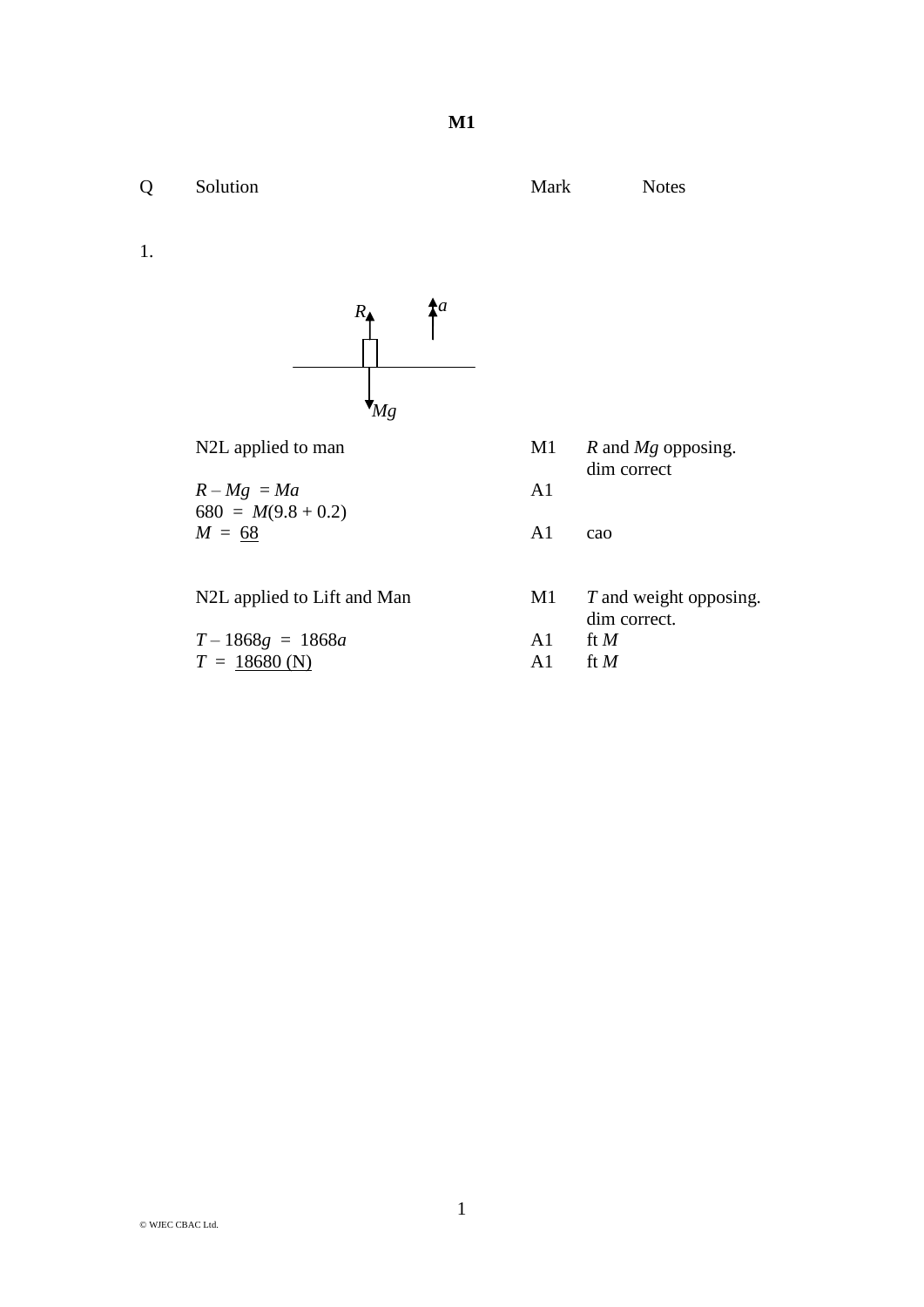| 0  | Solution                                                     | <b>Mark</b>          | <b>Notes</b>                             |
|----|--------------------------------------------------------------|----------------------|------------------------------------------|
| 2. | Apply N2L to $B$                                             | M1                   | dim correct, all forces.<br>allow 5a RHS |
|    | $5g - T = 0$                                                 | A <sub>1</sub>       | $5g$ and T opposing.                     |
|    | Resolve perpendicular to plane for A<br>$R = 4g \cos \alpha$ | M1<br>A <sub>1</sub> | allow sin                                |
|    | Apply N2L to A                                               | M1                   | Friction opposes motion.                 |
|    | $T-4g\sin\alpha$ - $F=0$                                     | A <sub>1</sub>       | Allow $4a$ RHS and/or cos                |
|    | At limiting equilibrium $F = \mu R$<br>$E = 4E = 1E$         | M1                   | used                                     |

$$
\mu = \frac{F}{R} = \frac{45g}{48g} = \frac{15}{16}
$$
 A1 convincing

$$
T = 5g = 49
$$
  
\n
$$
F = T - 4g \sin \alpha = \frac{45g}{13} = \frac{441}{13} = 33.9231
$$
  
\n
$$
R = 4g \times \frac{12}{13} = \frac{48g}{13} = \frac{2352}{65} = 36.1846
$$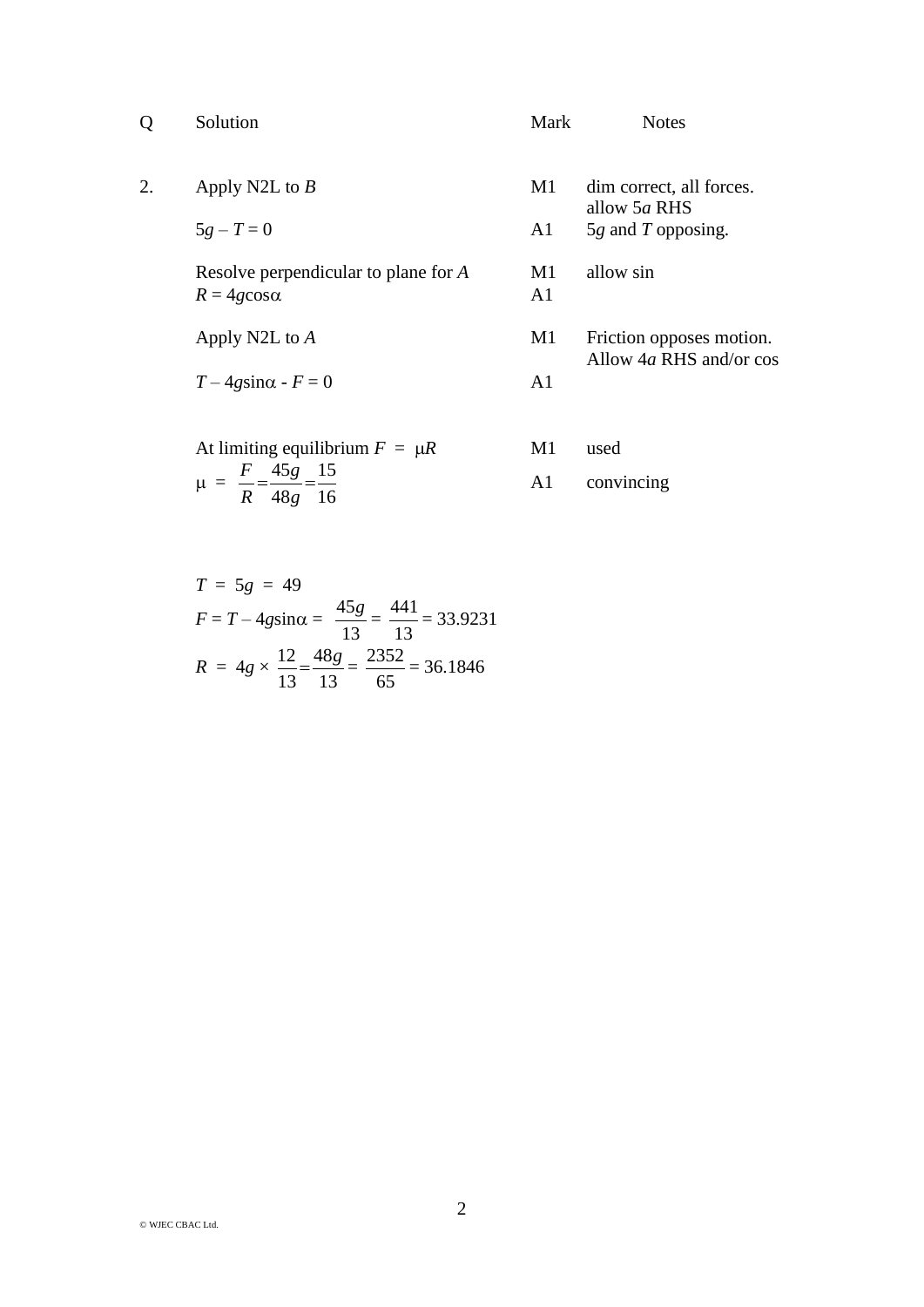| $\overline{Q}$ | Solution                                                  | Mark           | <b>Notes</b>                         |
|----------------|-----------------------------------------------------------|----------------|--------------------------------------|
| 3(a)           | Conservation of momentum                                  | M1             | attempted, equation,<br>dim correct. |
|                | $3\times8 + 5\times2 = 3v_A + 5v_B$<br>$3v_A + 5v_B = 34$ | A1             |                                      |
|                | Restitution                                               | M1             |                                      |
|                | $v_B - v_A = -\frac{1}{3}(2-8)$                           | A1             |                                      |
|                | $v_B - v_A = 2$                                           |                |                                      |
|                | $3v_A + 5v_B = 34$                                        |                |                                      |
| Adding         | $-3v_4 + 3v_8 = 6$<br>$8v_B = 40$                         | m1             | dep on both M's                      |
|                | $v_B = 5$ (ms <sup>-1</sup> )                             | A1             | cao                                  |
|                | $v_A = 3$ (ms <sup>-1</sup> )                             | A <sub>1</sub> | cao                                  |
|                | $3(b)$ Impulse = change of momentum                       | M1             | used                                 |
|                | $I = 5 \times 5 - 5 \times 2 = 15$ (Ns)                   | A1             | ft $v_A$ or $v_B$                    |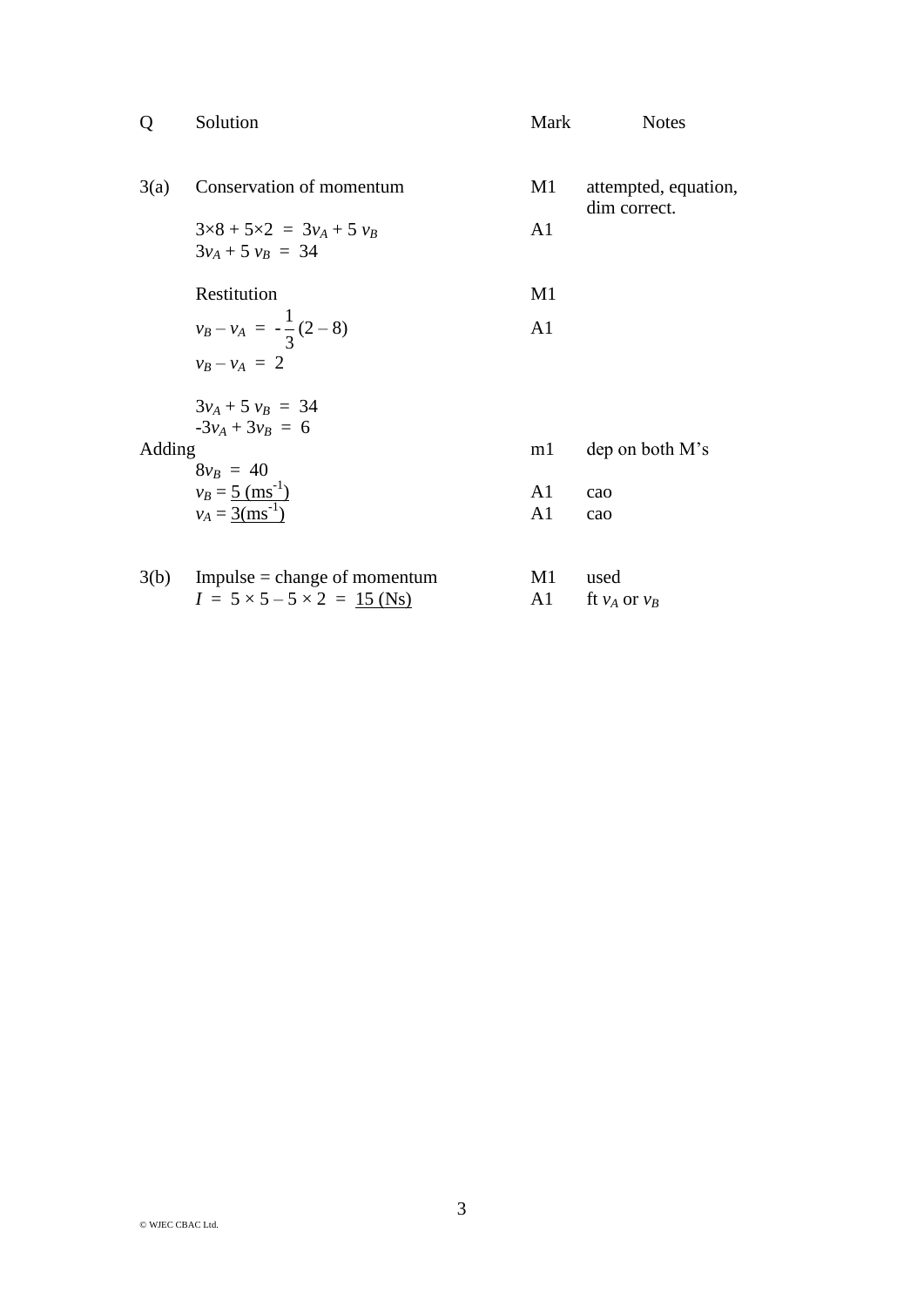|                | Solution                                                                                            | Mark                                   | <b>Notes</b> |
|----------------|-----------------------------------------------------------------------------------------------------|----------------------------------------|--------------|
| $\overline{4}$ | Moments about $x$ -axis<br>$=5\times(-1) + 2\times(3) + 3\times5 + 6\times0$<br>$16y = 16$<br>$y=1$ | B <sub>1</sub><br>M1<br>A <sub>1</sub> | si<br>cao    |
|                | Moments about y-axis<br>$=5\times4+2\times2+3\times(-2)+6\times(-3)$<br>$16x = 0$<br>$x=0$          | B <sub>1</sub><br>M1<br>A1             | si<br>cao    |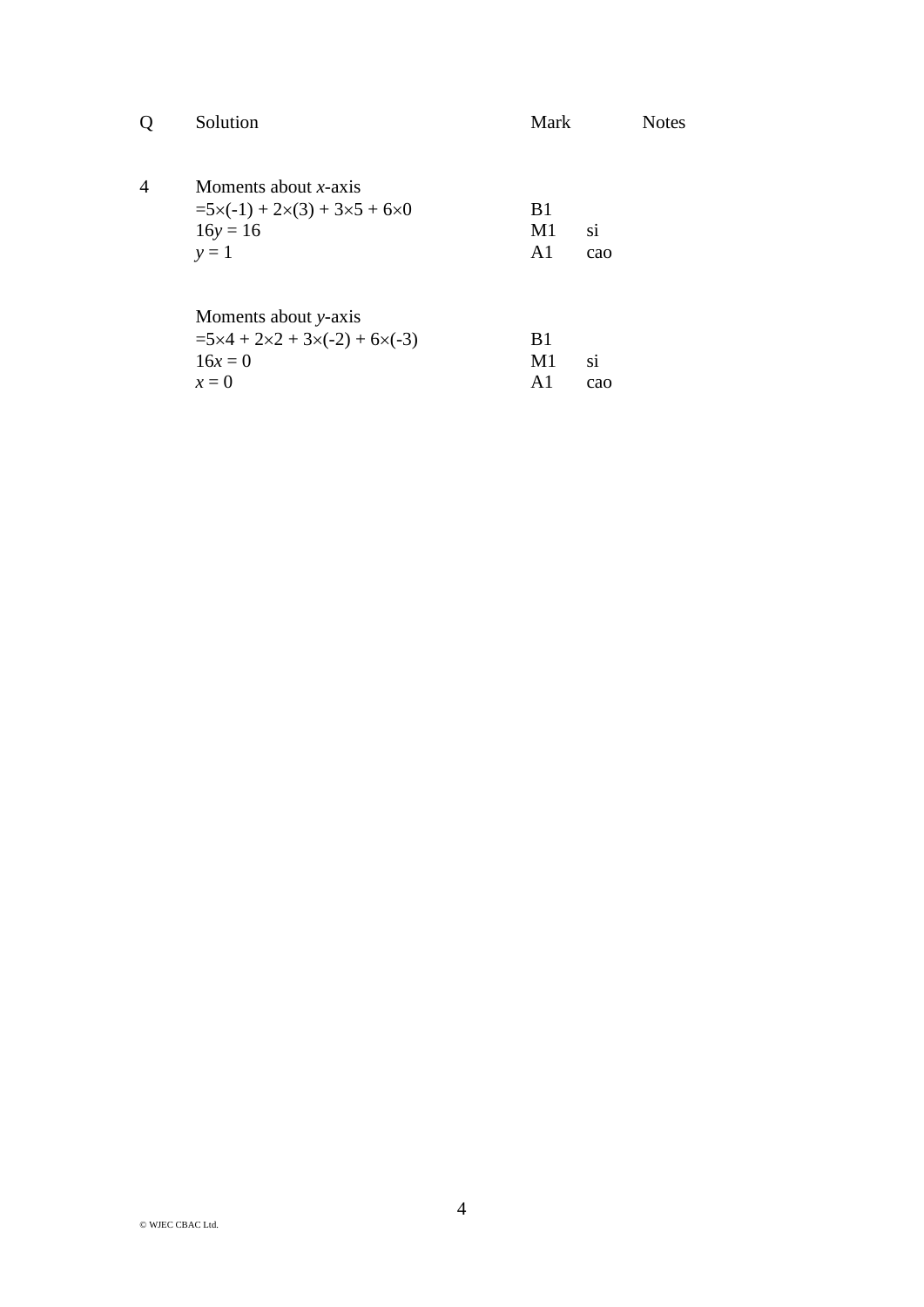5(a)



$$
2.8R_B = 80g \times 0.9 + 15g \times 1.4
$$
 A1 correct equation

 $R_B = 325.5 \text{ (N)}$  A1 cao

Vertical forces in equilibrium M1 all forces, no extra  $R_A + R_B = 80g + 15g$  A1<br>  $R_A = 605.5$  (N) A1  $R_A = \frac{605.5 \text{ (N)}}{2}$  A1 cao

- Moments about *A* M1 3 terms, dim correct Equation required
	-
	- B1 any correct moment
	-
	-
	-

5(b)



Resolve vertically M1  $1.5R + R = 95g$  A1 *R* = 38*g*

- Moments about *A* M1 3 terms, dim correct
- $2.8 \times R = 80g \times 0.9 + 15g \times x$  A1 oe
	- $\frac{172}{25} = 2.3 \text{ (m)}$  A1 cao

 $x =$ 

75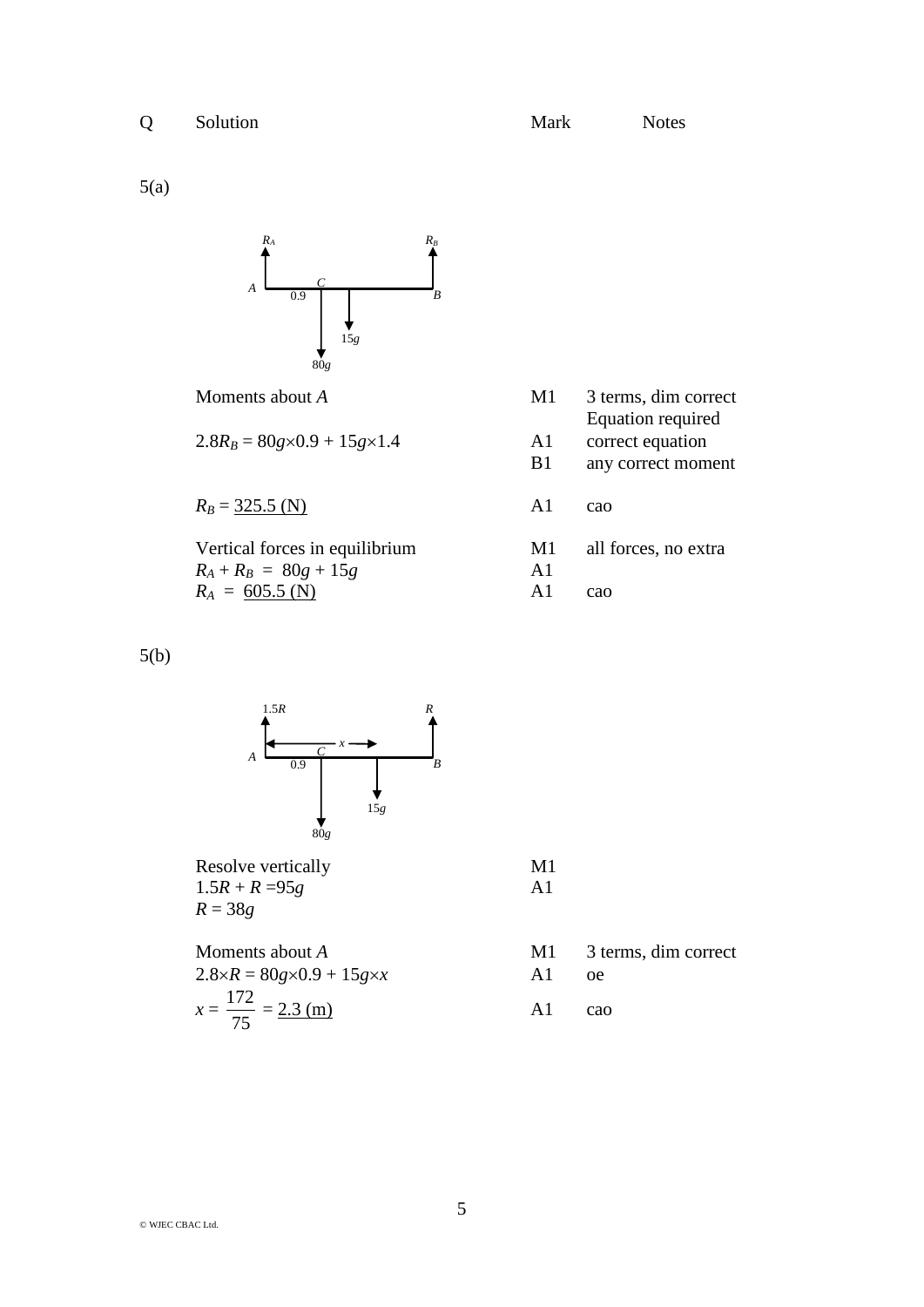6(a)



| B1 | labels, units and shape |
|----|-------------------------|
| B1 | $(0, 0)$ to $(10, 20)$  |

B1  $(10, 20)$  to  $(10+T, 20)$ 

| 6(b) $v = u + at$ , $v=20$ , $u=0$ , $t=10$ | M1  |
|---------------------------------------------|-----|
| $20 = 0 + 10a$                              |     |
| $a = 2$ (ms <sup>-2</sup> )                 | A l |

- $6(c)$  Total distance = area under graph M1 attempted  $D = 0.5 \times 10 \times 20 + 20T$  B1 one correct area  $D = 100 + 20T$  (m) A1 cao
	-
	-
	-
- 6(d)  $s = ut + 0.5at^2$ ,  $u=0$ ,  $t=5+T$ ,  $a=2$  M1  $s = 0.5 \times 2 \times (5 + T)$  $2 \overline{A1}$  $D = 25 + 10T + T^2$ 
	- $25 + 10T + T^2$  $T^2 - 10T - 75 = 0$  $(T+5)(T-15)=0$  $T = 15$  A1 cao  $D = \frac{400 \text{ (m)}}{20}$  A1 cao
- M1 Ft exp for D in (d) and (c)
	-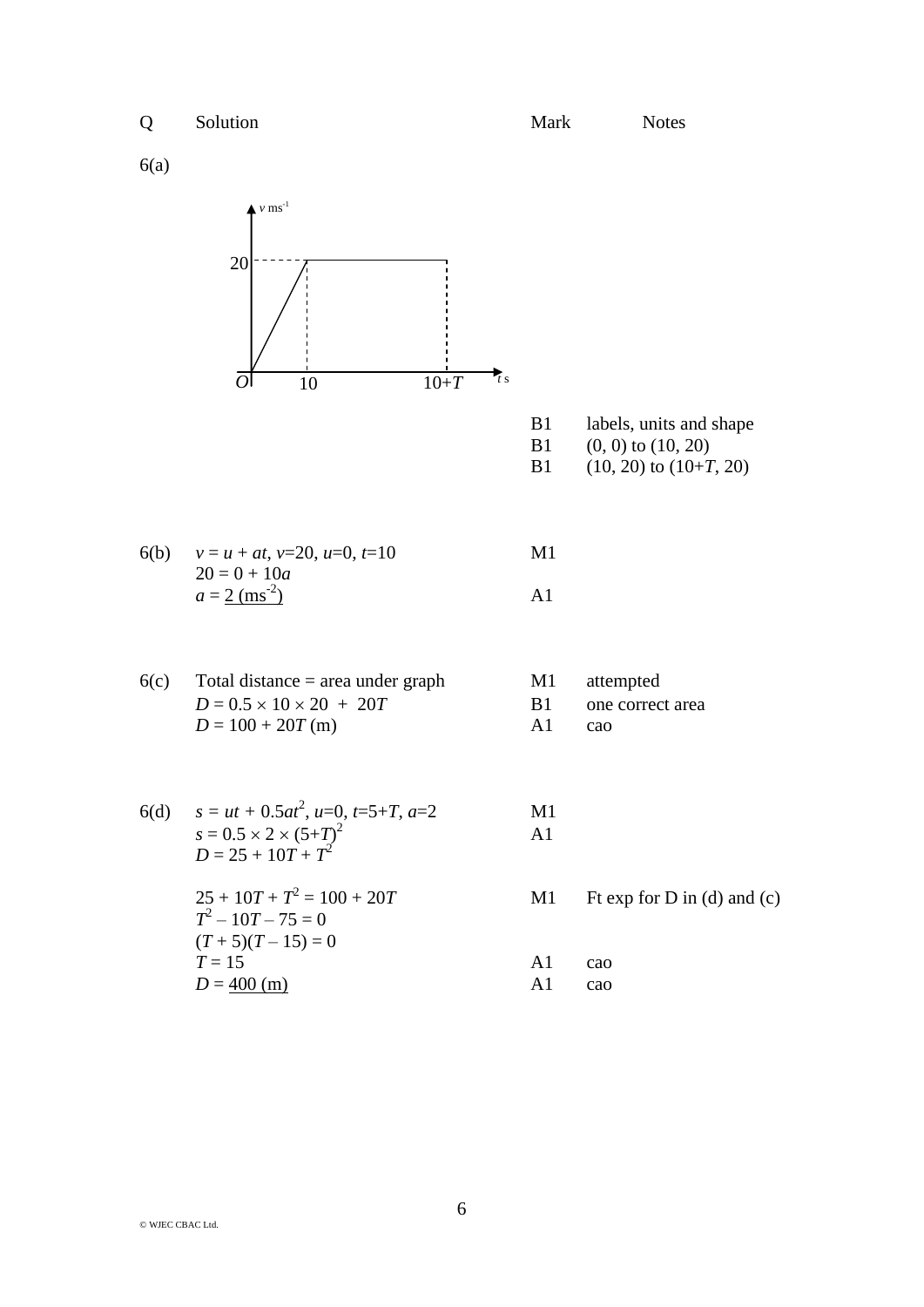| Q      | Solution                                                                | Mark                 | <b>Notes</b>                       |
|--------|-------------------------------------------------------------------------|----------------------|------------------------------------|
| 7      | Resolve in 80 N direction<br>$80 = P\cos 60^{\circ} + Q\cos 45^{\circ}$ | M1<br>A <sub>1</sub> | Equation required                  |
|        | Resolve in 25 N direction<br>$25 = P\sin 60^\circ - Q\sin 45^\circ$     | M1<br>A <sub>1</sub> | <b>Equation required</b>           |
|        | $160 = P + Q\sqrt{2}$<br>$50 = P\sqrt{3} - Q\sqrt{2}$                   |                      |                                    |
| Adding | $(1 + \sqrt{3})P = 210$                                                 | ml                   | dep on both M's                    |
|        | $P = 76.9$                                                              | A1                   | cao                                |
|        | $Q = 58.8$                                                              | A <sub>1</sub>       | cao<br>penalise once if not 1 d.p. |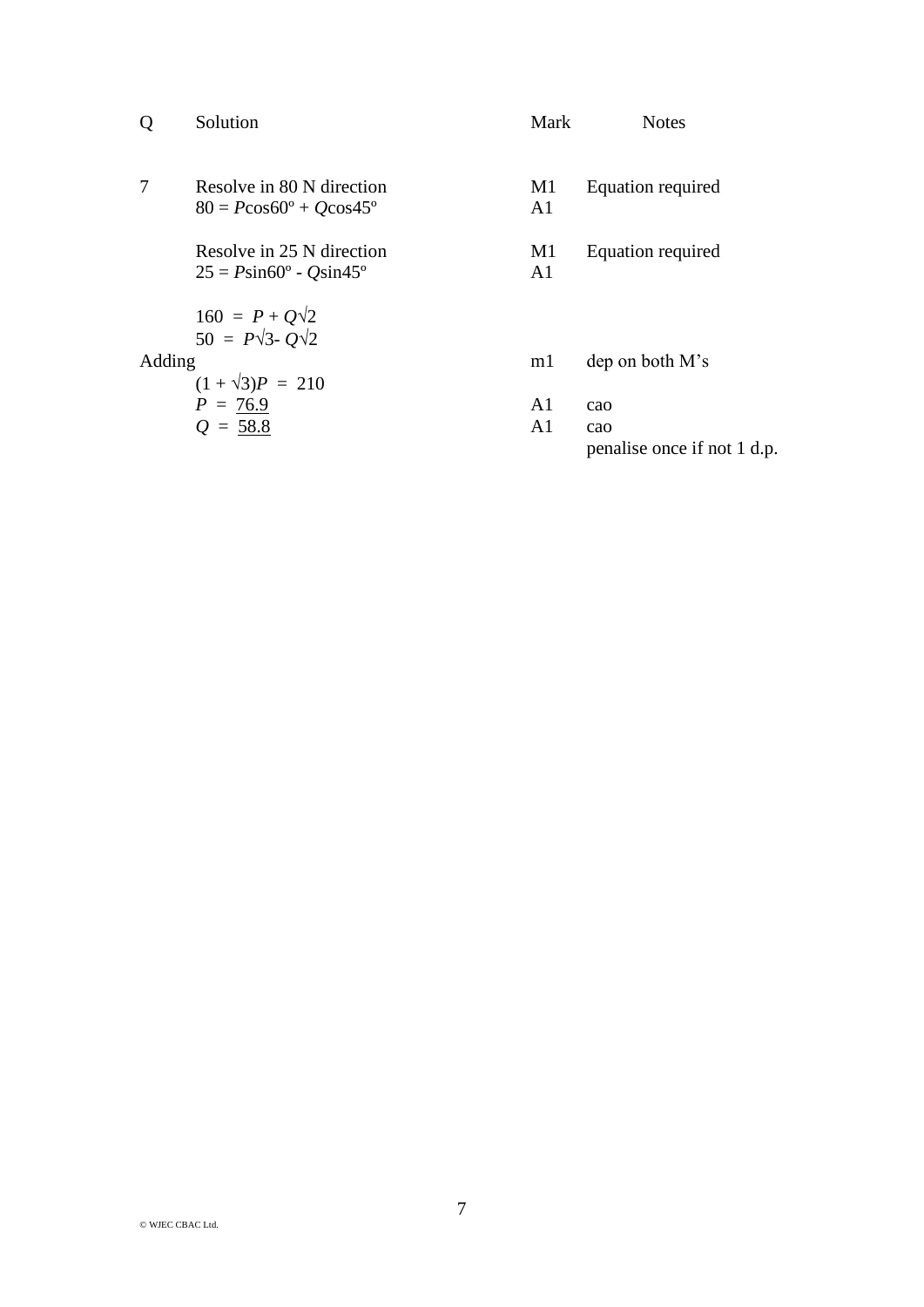|      | Solution                                                           | Mark                 | <b>Notes</b> |
|------|--------------------------------------------------------------------|----------------------|--------------|
| 8(a) | Use of $v^2 = u^2 + 2as$ with $u = (\pm)2.1, a = (\pm)9.8$ ,       | M1                   |              |
|      | $s=(\pm)4$ .<br>$v^2 = 2.1^2 + 2 \times 9.8 \times 4$<br>$v = 9.1$ | A <sub>1</sub><br>A1 | allow -      |
|      | speed of rebound = 9.1 $\times \frac{4}{5}$                        | m <sub>1</sub>       |              |
|      | $= 5.2$ (ms <sup>-1</sup> )                                        | A1                   | convincing   |

8(b) We require smallest *n* st 
$$
\left(\frac{4}{7}\right)^n \times 9.1 < 1
$$
 M1 oe, si trial & error 4 bounces A1